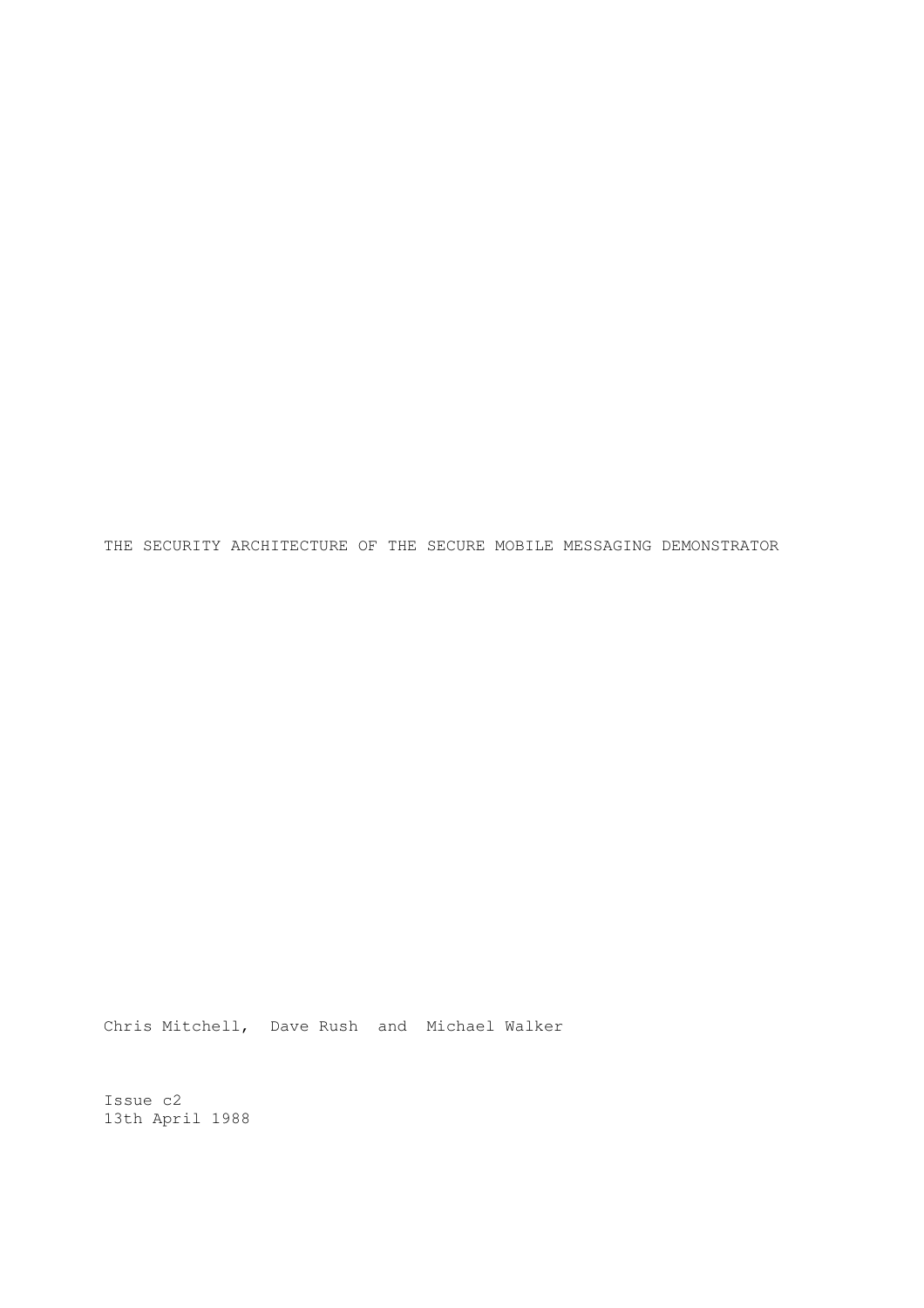### 1. INTRODUCTION

Locator is part of the Mobile Information Systems project, a major demonstrator within the Alvey project; the partners within Locator are Hewlett-Packard Ltd., Racal Imaging Systems Ltd., Racal-Milgo Ltd., Racal Research Ltd. and University College, University of London. Locator has as its goal the demonstration of a research prototype secure messaging system with mobile access. The messaging system to be used in the demonstration conforms to the CCITT X.400 Recommendations, (2), (3), (4), (5).

The Locator demonstrator involves the use of three different types of message handling entity, namely User Agents (UAs), Message Stores (MSs) and Message Transfer Agents (MTAs). In the mobile scenario, a mobile UA will communicate with a fixed MS over a cellular radio link. These mobile UAs will be implemented on Hewlett-Packard Portable+ personal computers. In this scenario the use of an MS is essential, because a UA will be unavailable for receiving mail for a large percentage of the time.

The purpose of this paper is to describe the security architecture that has been designed for use in the Locator demonstrator. This architecture is based on the use of certain security features incorporated into the latest drafts of the 1988 versions of the CCITT X.400 and X.500 Recommendations,  $(2)$ ,  $(3)$ ,  $(4)$ ,  $(5)$ ,  $(6)$ . A companion paper,  $(7)$ , describes the demonstrator architecture and its physical implementation in greater detail.

The security architecture supports a number of security services which are described in Section 2. In Section 4 the provision of these services is considered in detail, preceded by a discussion of key management issues in Section 3. The paper concludes in Section 5 with a discussion of certain problems that have been encountered in using the security features in the draft X.400 Recommendations.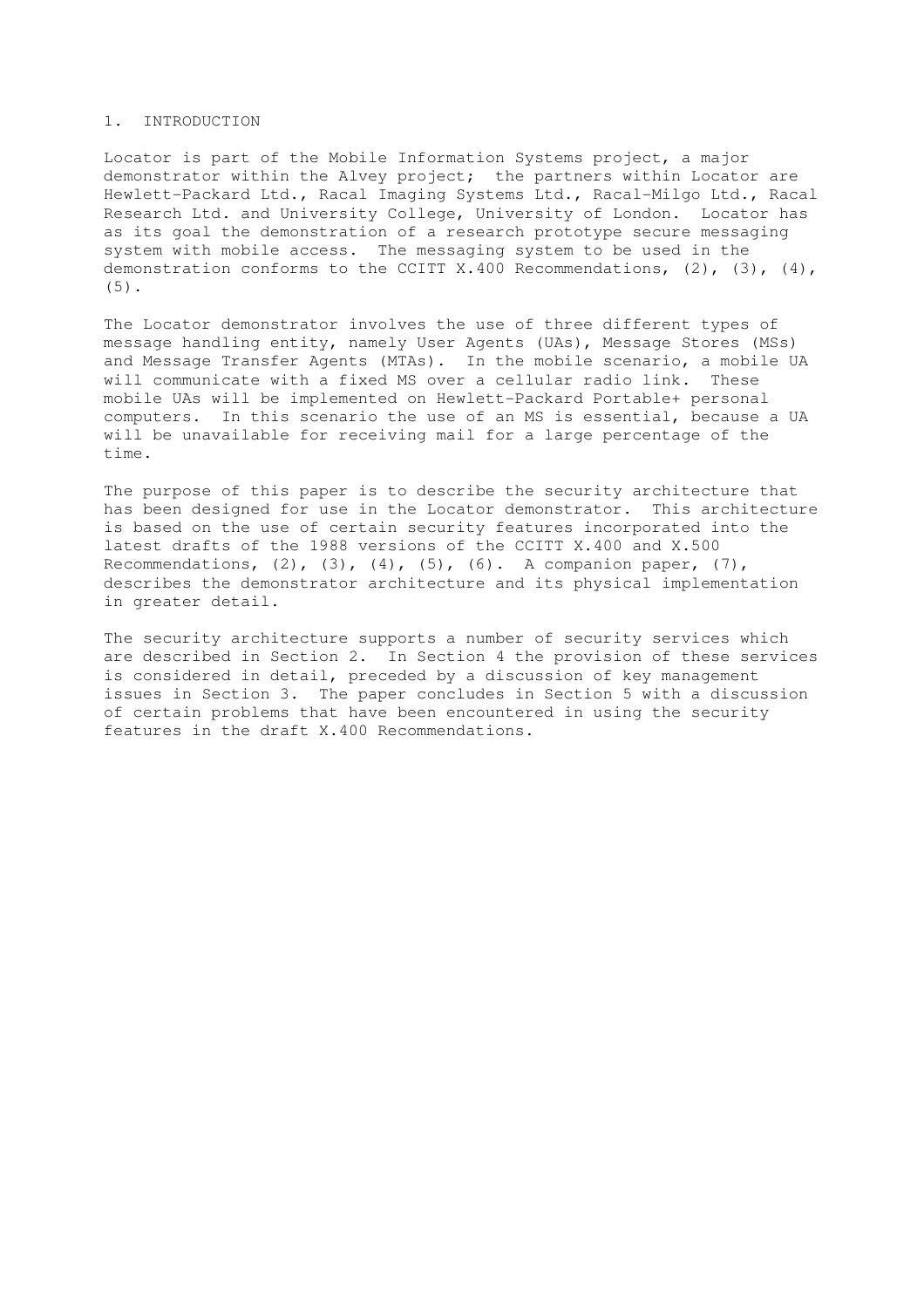#### 2. SECURITY SERVICES

The security architecture has been designed to support a number of security services, all bar one of which are 'end-to-end' in nature. The selected services were identified during the Locator Project Definition Study as being those most significant to end users of commercial messaging systems. The end-to-end services are: content confidentiality, message origin authentication, content integrity, nonrepudiation of origin, replay detection and non-repudiation of delivery. The other service is access control which, within Locator, is only provided on the UA-MS link, although Draft Recommendations X.411 and X.413, (4), (5), allow it to be provided on all links between message handling entities. It should be observed that the service names we use here are those used in the draft X.400 Recommendations; they do not correspond precisely to the names given in the OSI security architecture, (9).

Within the Locator demonstrator these services may not all be requested independently. For instance, the message origin authentication, content integrity and non-repudiation of origin services are grouped together under a single user 'authentication service'. There are two reasons for this. First, they may be provided using essentially one and the same mechanism, so that there are good practical reasons for grouping them. Second, it is considered unlikely that users of a mail system would want one of these services without the others, or indeed could really distinguish between them.

A second, and more significant, restriction on the provision of services is that a user may not simultaneously provide content confidentiality and request non-repudiation of delivery. The reason for this restriction stems from the need for the Message Transfer System to deliver messages to an MS rather than to the intended recipient UA. This rather undesirable restriction on the provision of security services in the mobile environment is discussed in detail in Section 5. It serves to illustrate the problems that arise when attempting to use the X.400 security features to provide a comprehensive set of security services, and to pinpoint where amendments to the standards are needed.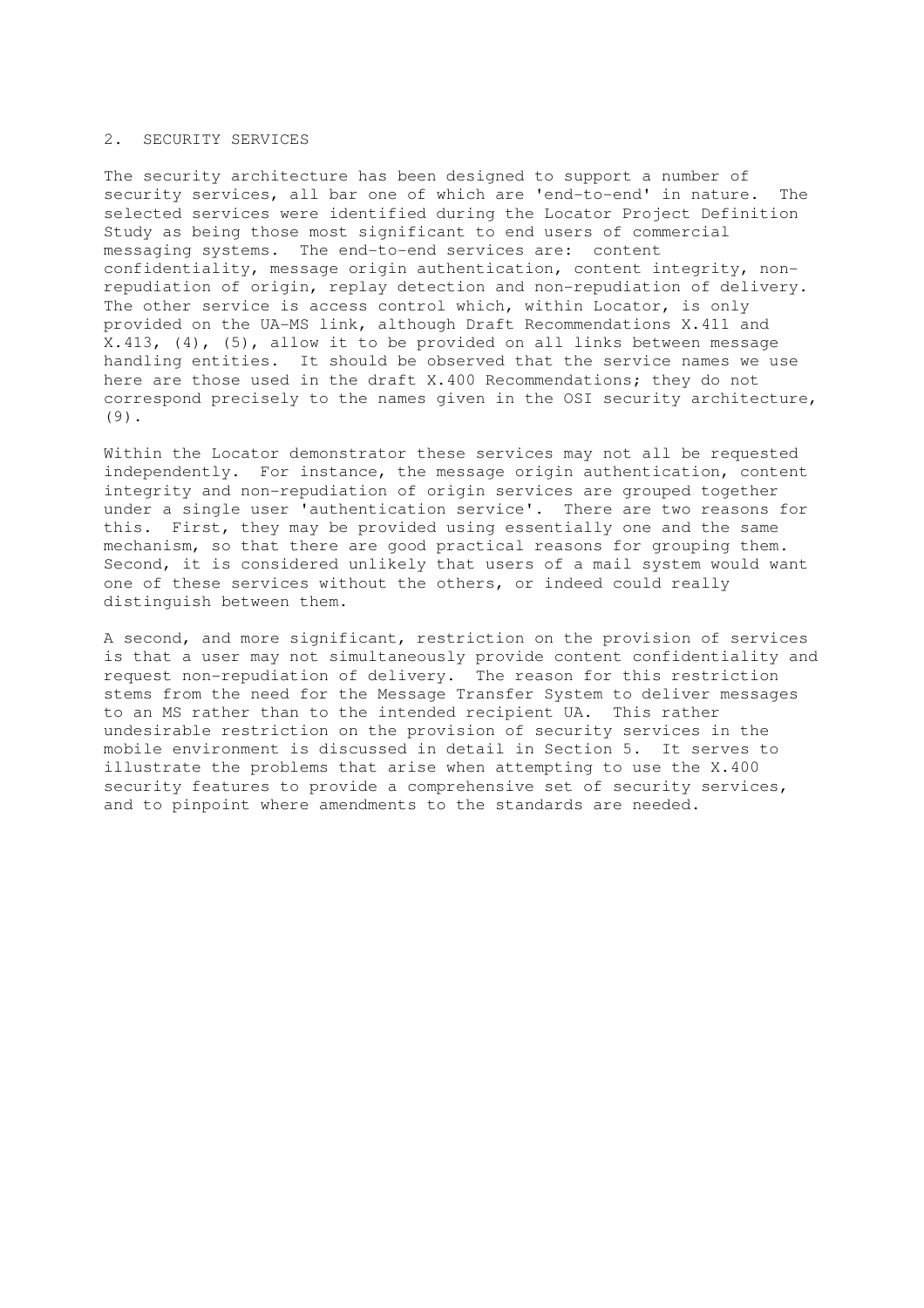### 3. KEY MANAGEMENT

The management of the cryptographic keys required for the provision of the Locator demonstrator security services is achieved by using security features built into the directory service specified in the X.500 series of Draft Recommendations. Of particular importance is the authentication framework specified in Draft Recommendation X.509, (6).

The key management system is based on the use of public key (asymmetric) cryptosystems (pkcs). They are used within the Locator demonstrator for digital signatures and encryption. In a pkc, keys are produced in pairs, one of which is made public whilst the other is known only to its owner, (1). The X.509 authentication framework allows a user's public key to be stored in its directory entry. One user wishing to exchange secure messages with another obtains the other user's public key from the appropriate directory entry, and then uses this key to provide the required security services, as described in Section 4.

# 3.1 Digital Signatures

The X.509 authentication framework does not specify any particular pkc, although it does require the use of a pkc satisfying a special property. This property (listed in clause 6.1 of X.509, (6)) is that 'both keys in the key pair can be used for encipherment', i.e. both the public key and the secret key can be used to operate on arbitrary data. The reason for insisting on this special property is that the framework specifies how the pkc is to be used to provide digital signatures, and this method requires that the pkc has the specified property.

The method specified for digital signatures is simple. First the data to be signed is 'hashed' using a collision-free hash function, (8). Within Locator the hash function used is that suggested in Annex D of  $X.509$ , and is based on the repeated use of modular squaring. The end result of this hash function (the 'hash value') must be sufficiently small to be processed by a single encryption operation of the selected pkc. The hash value is then encrypted using the selected pkc under the control of the secret key of the signer. Since the hash function is public, the signature can then be checked by anyone who has access to the public key of the signer. As in X.509, (6), we denote the signing of data block I using the secret key of X by

X{I}

where X{I} is defined to consist of a copy of I followed by the value obtained from hashing and enciphering I.

Unfortunately, there are very few pkcs known which have the specified property, and the only well-established one is RSA, (1); consequently this is the pkc used within Locator. There is no need to specify so precisely how digital signatures are produced, and the fact that this is done within X.509 is a shortcoming of the authentication framework. Indeed, a small change to the framework would allow arbitrary pkcs to be used with arbitrary (and possibly unrelated) digital signature algorithms.

### 3.2 Certificates and Certification Authorities

Since the directory is not a secure or trusted service, means need to be provided for users to verify public keys read from the directory. This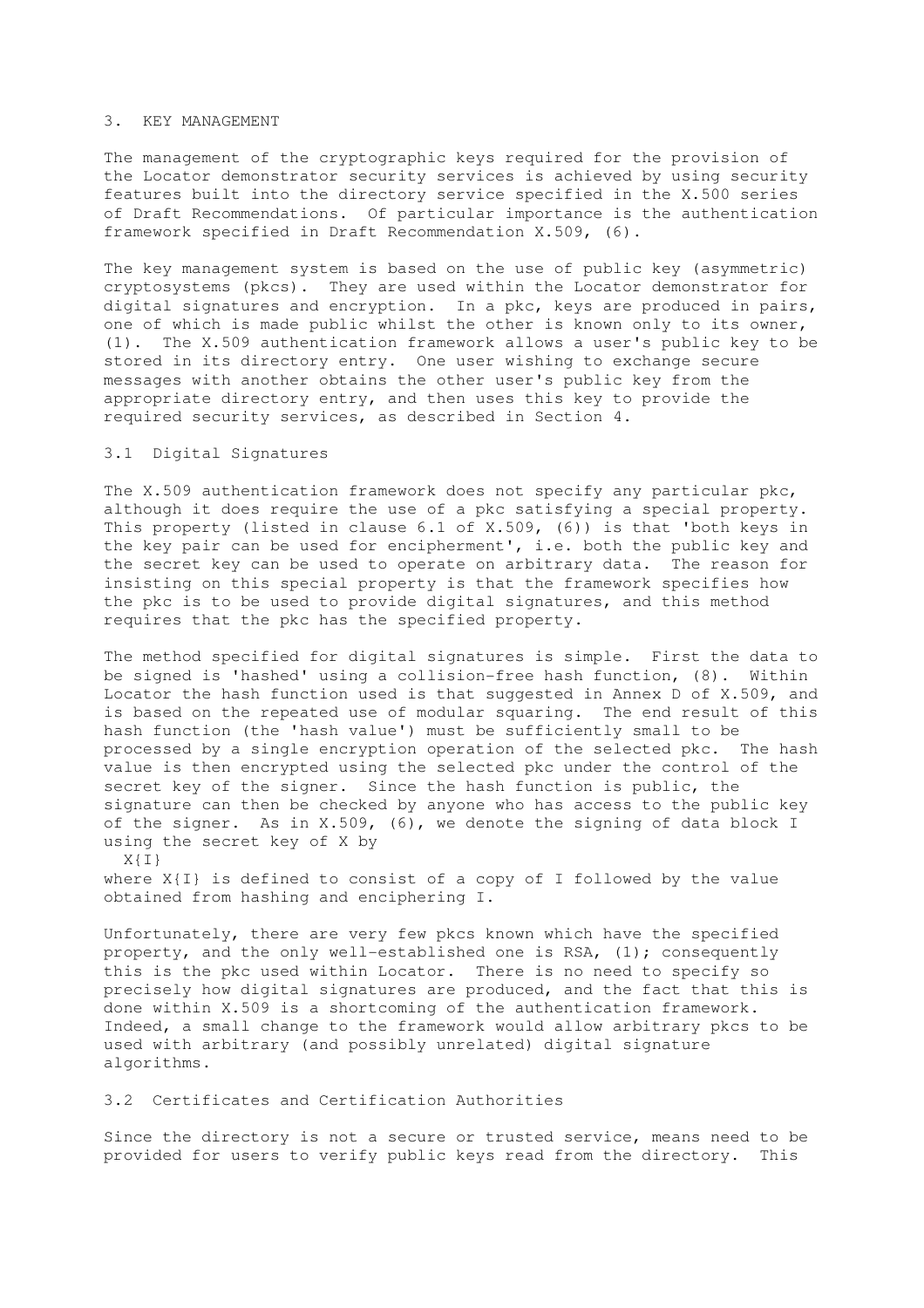is achieved by using off-line trusted entities known as Certification Authorities (CAs) who provide 'certificates' for users' public keys.

In order to store a copy of a public key in the directory, a user must choose a CA; this CA must be trusted by the user, since a fraudulent CA has the power to mislead the users for whom it acts. Like the users, every CA must also have its own pkc key pair.

The user and the CA exchange their public keys in such a way that each trusts the validity of the received key and the identity of the other party. The CA then computes a digital signature on the following set of data: the CA's name, the user's name, the user's public key and the period of validity for the user's public key. This signature is computed with the CA's secret key, using the technique described above. The set of data, together with the signature itself, forms the user certificate, which is stored in the user's directory entry. Using the notation introduced earlier, if user A has certification authority X, then A's certificate has the form

 $X{ X, A, Ap, TA }$ where X and A are the names of X and A, Ap is A's public key and TA indicates the period of validity of the certificate. We denote such a certificate by  $X<>$ .

Any other user which has a trusted copy of X's public key can then check the signature on the certificate, and hence obtain a verified copy of A's public key.

The scheme described so far no longer works when two users are served by different CAs. To cover this possibility, one CA may generate a certificate for another CA's public key; such certificates are called 'cross-certificates'.

As an example of the use of cross-certificates, suppose users A and B are served by CAs X and Y respectively. Then X and Y generate (and store in the directory) the following certificates:

X<<A>>, Y<<B>>.

Additionally suppose that CAs X and Y are able to exchange public keys in a verifiable way, and thence generate the following two crosscertificates:

X<<Y>>, Y<<X>>.

Then user B may use the sequence of certificates Y<<X>>, X<<A>>

(in combination with a trusted copy of Y's public key) to first obtain a verified copy of X's public key and then obtain a verified copy of A's public key. Such a sequence of certificates is called a certification path. Note that, in order to trust a public key checked using such a path, it is necessary to trust all the CAs in the path.

Within the Locator demonstrator, there will only be three distinct CAs, each of which will cross-certify each other. Therefore certification paths will only ever contain two certificates. However, the concept of certification path may be generalised to paths containing many certificates.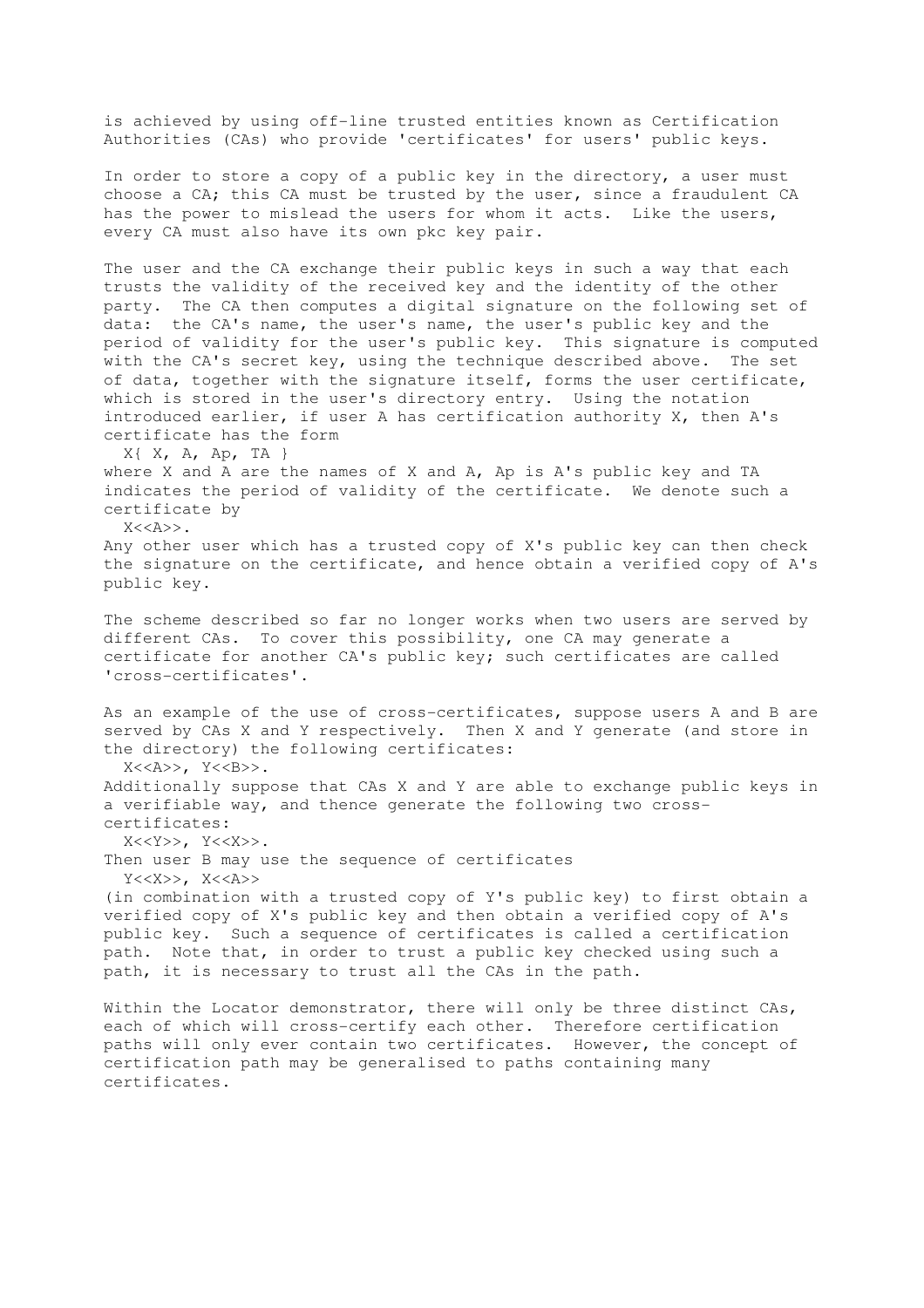### 4. SECURITY SERVICE PROVISION

The majority of the security features incorporated into the draft X.400- 1988 Recommendations make use of a cryptographic construct called a token. In fact, tokens will be used in the provision of all the security services in the Locator demonstrator. We begin this section by describing the general form of a token, and then consider how such a construct is used in the provision of the various security services.

#### 4.1 Tokens

A token consists of a series of data fields with a digital signature appended, exactly like a certificate. Unlike certificates, tokens are always generated by a user for transmission to a single other user. The precise form of a token sent by user B to user A is

 B{ tB, A, sgnData, Ap[encData] } where tB is a timestamp, A is the name of the recipient user A and sgnData and encData are collections of security-related parameters; the contents of sgnData and encData vary depending on the security services being provided. The notation Ap[encData] means that the data field encData is sent encrypted under A's public key, i.e. the contents of encData are available only to the intended recipient. Within Locator encData is only ever used for the transmission of secret key information as part of the content confidentiality procedure described below. It is important to note that, whatever the contents of the sgnData and encData fields, the signature on the token prevents them being changed in an undetectable way.

It should be observed that the token signature is applied after the encData has been encrypted under the recipient's public key. This is the construction that is specified in X.411 and X.509, (4), (6), but it is arguable that encryption should be applied after the signature, either to the entire token or to selected 'secret' fields of the token. This question of order of the operations may well lead to a debate, which could ultimately result in a revision of the construction of tokens within X.509, (6).

Within the Locator demonstrator all the end-to-end services are provided using a special type of token called a message-token. Some of these services may be provided in other ways, but we concentrate here only on those techniques used by Locator. Message-tokens are sent with individual messages, on a per-recipient basis, i.e. a distinct token is sent for each recipient of the message for whom security services are being provided.

### 4.2 Content Confidentiality

If content confidentiality is required for a particular message, then, unlike other security services, this must be provided either to all or none of the recipients. This service is provided by encrypting the message content. The encryption algorithm used for this process is not specified by the X.400 Recommendations, and may be either conventional (symmetric) or public key (asymmetric) in type. In the Locator demonstrator the DES algorithm is used, (1). The key used for the encryption process is selected at random by the message originator, a new key being selected every time a confidential message is sent. A different message-token is sent with the message for every recipient, and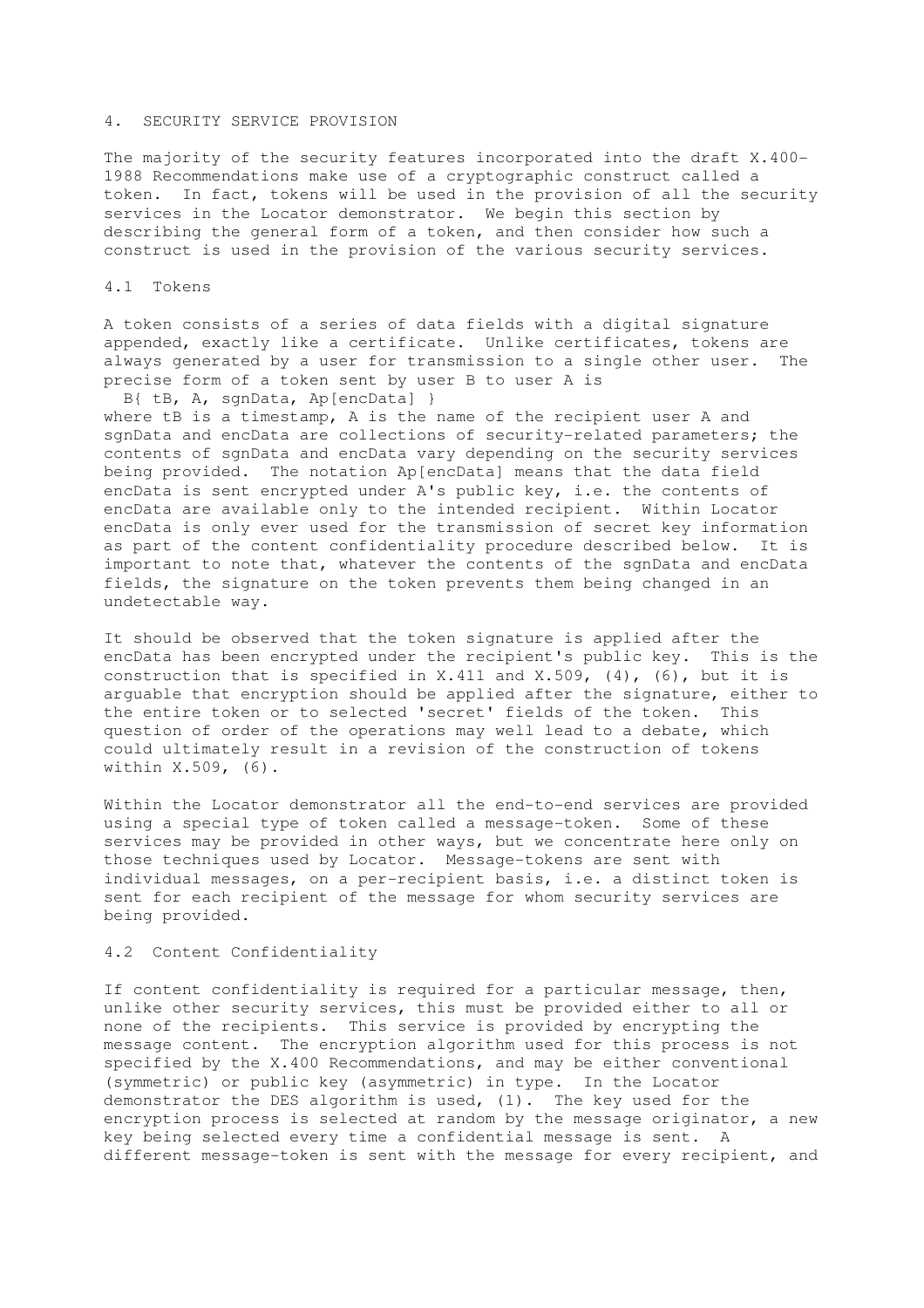the key used to encrypt the message content is included in the encData field of each token.

## 4.3 Authentication Services

In Locator, the three services: message origin authentication, content integrity and non-repudiation of origin, are all provided together and may not be requested independently. In fact, the mere existence of a message-token for a recipient provides message origin authentication for that recipient, although the service is of dubious value on its own since there is no guarantee that the message content has not been altered. This is one reason why all three services are combined in the Locator demonstrator, resulting in a meaningful and useful set of options being offered to users.

To provide these three services a 'Content Integrity Check' (CIC) is generated and included in the sgnData of the message-tokens for all recipients for whom the services are to be provided. This CIC must be computed as a 'one-way function' of the message-content. The function to be used to compute the CIC is not specified within Draft Recommendation X.411, (4). However, if it is to provide the non-repudiation of origin service, then it must satisfy the same properties as are required of a hash function used in the computation of digital signatures. In Locator the CIC is computed using precisely the same function as that used for hashing data in certificates and tokens, i.e. the modular-squaring function described in Annex D of Draft Recommendation X.509, (6). The presence of the CIC in a token enables a recipient to verify the integrity and authenticity of the message-content.

The replay detection service is provided to a recipient by including a message sequence number within the sgnData of the message-token for that recipient. This service forms part of the message sequence integrity service described in Draft Recommendations X.400 and X.402, (2), (3). The way in which the sequence number is used is not completely specified within the X.400 Recommendations, and so we describe how it is used within Locator. Every user keeps a list of all other users for whom this service is to be provided, and a number is associated with each entry in the list. This number represents the message sequence number assigned to the last message sent to that user. The next time a message is sent to that user it is assigned a sequence number one larger than the stored value, and the stored value is updated. The receiver of this message will also keep a list of numbers (one for each other user from whom messages are received that incorporate replay detection). This enables the message sequence number in the message token to be checked for its 'freshness'. The inclusion of the sequence number in the token ensures its integrity, and therefore provides a secure replay detection service.

#### 4.4 Non-repudiation of Delivery

The final end-to-end service, namely non-repudiation of delivery, is rather different in nature from other services, in that it is provided in two stages: request and provision. The originator of a message does not provide the service, but rather requests its provision. The service is actually provided by the message recipient through the return of a 'receipt' for the message called a 'proof-of-delivery'.

The request for this service is achieved by including a 'proof-ofdelivery-request' flag in the message token for the recipient(s)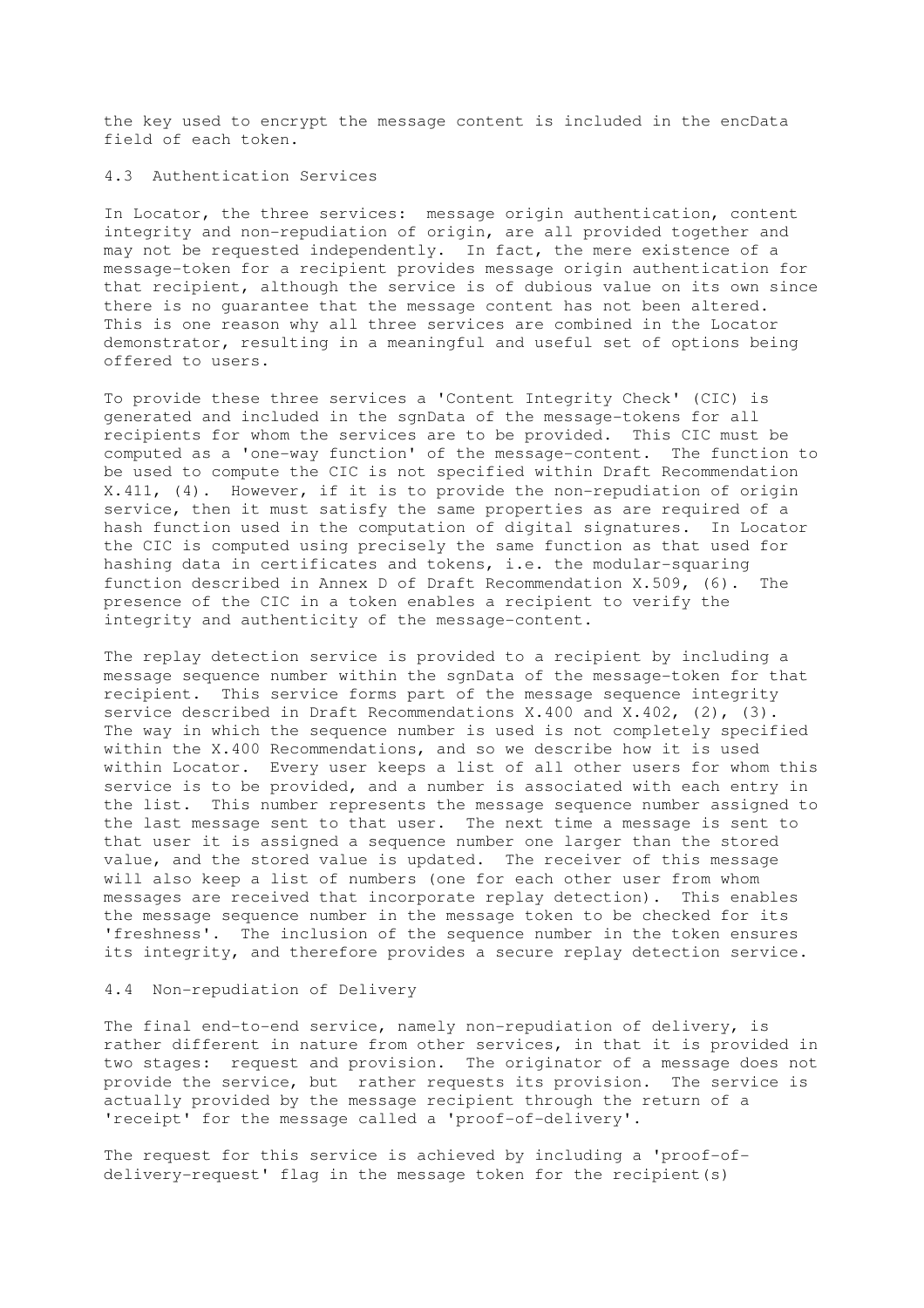concerned. When such a message is received, the proof-of delivery is computed as a digital signature on the (unencrypted) message-content and various delivery-related parameters. The signature is evaluated using the recipient's secret key, and the function used is precisely the same as that used for signatures on certificates and tokens. The proof-ofdelivery is then returned to the message originator within the delivery report, and can be used by the originator to give the desired nonrepudiation of delivery service.

### 4.5 Secure Access Control

We conclude this discussion of security services by describing how the only security service which is not end-to-end, namely secure access control, is provided. As has already been mentioned, within Locator this service is only provided on the link between a UA and its associated MS. The service is based on the exchange of another special type of token, called a bind-token, at the time a connection is set up between a UA and its MS. The service is restricted to access control, and does not provide connection integrity or confidentiality. However, the bindtokens could be used to exchange keys for the provision of such connection-based services, although no means of providing them are defined within the draft X.400 Recommendations.

In more detail, the initiator of the connection between a UA and its MS, which must be the UA, includes a bind-token in its initial communication; for details of the connection initiation see Draft Recommendation X.413, (5). Prior to generating the token, the connecting UA selects a random number specifically for this connection. The size and form of this random number is not specified within Draft Recommendation X.413; however, within Locator, it will be a 64-bit value. This number is then included in the sgnData field of a bind-token sent from the UA to its MS; this token is called an 'initiator-bind-token'. The encData field of the token will be empty, although, as mentioned earlier, this could be used to convey keys for providing connection-based security services.

On receipt of an initiator-bind-token, the MS checks the signature on the token and recovers the random number from the sgnData field. The MS also checks the time value within the token in order to check that it is 'fresh'. Given that the received token is deemed acceptable, the MS generates another bind-token, called a 'responder-bind-token', and returns it to its UA. The random number taken from the sgnData field of the initiator-bind-token is reproduced in the sgnData field of the responder-bind-token. On receipt of the responder-bind-token, the originating UA checks the token signature and the random number in the sgnData field, and if these tests pass, the connection is allowed to proceed.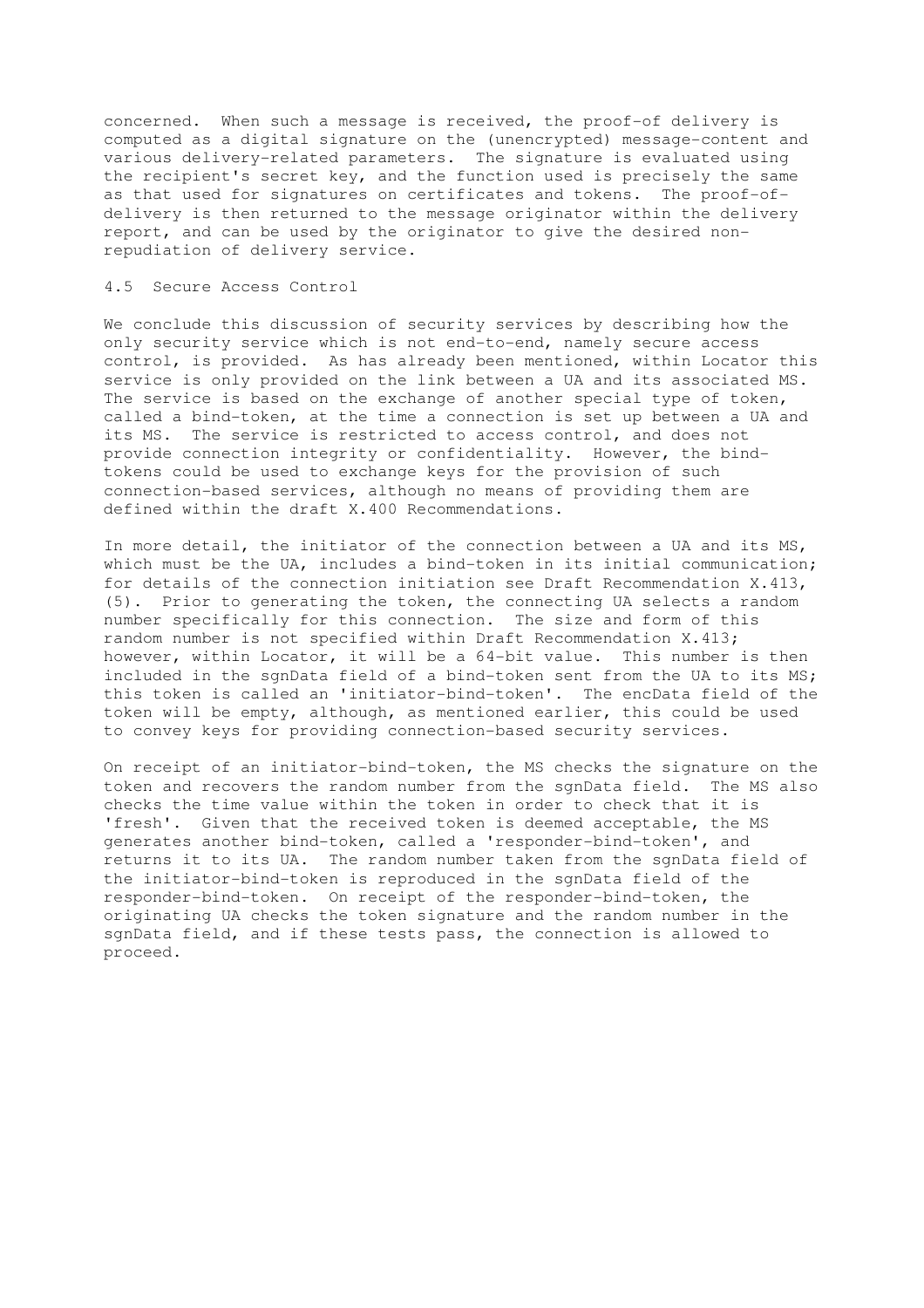#### 5. PROBLEMS WITH USE OF THE X.400 MECHANISMS

We now consider some problems that have been encountered with using the security features within the draft X.400 Recommendations to provide the required security services in the mobile environment. The major problems have centred around provision of the non-repudiation of delivery service, and we start by considering this service in a little more detail.

In the description of the generation of the proof-of-delivery by a message recipient, the precise identity of the key used to compute the signature was deliberately not discussed, and was merely referred to as the recipient's secret key. Problems arise because of the fact that Draft Recommendation X.411, (4), requires that the proof-of-delivery be generated and returned to the delivering MTA at the time the message is delivered. If the message is delivered to an MS, then the MS must generate the proof-of-delivery rather than the intended recipient UA. This requires the MS to have access to an RSA key pair.

One solution to this problem would be to give every MS access to the secret RSA key belonging to its associated UA. This solution has a major drawback in that many MSs may be implemented on the same remote machine, which is not trusted to the same degree as the portable UA machine. The only other solution, and the solution adopted for the Locator demonstrator, is to equip every MS with its own RSA key pair, distinct from the key pair belonging to its associated UA. The secret key from this MS key pair is then also used to sign the responder-bind-token used in the provision of secure UA-MS access control.

With this solution, problems arise with generating certificates for the MS public keys. Such a certificate must be distinguishable from a UA certificate, or else possessors of MS keys will be able to masquerade as UAs. Within the current (November 1987) draft of the X.509 authentication framework, (6), there is no provision for doing this, since a UA and its corresponding MS share the same O/R name. Within Locator we have therefore been forced to use non-standard means to achive our aims. One possibility under consideration is to commandeer a different field of the certificate as follows; note that the scheme described below violates the spirit of the ISO naming and addressing conventions.

In addition to names, dates and a public key value, every certificate contains an 'algorithm-identifier' (within the public key parameter), intended to specify which algorithm the public key is intended to be used with (e.g., RSA). In Locator, we use this data field to include an additional field indicating the 'scope of use' of the key, i.e., whether the key belongs to a UA, an MS or to a CA. This is admissible since there are, as yet, no standards for algorithm-identifiers. This is the only part of the Locator security implementation in which we are considering using non-standard security facilities.

A further problem arises when an MS is required to compute a proof-ofdelivery. We stated above that the proof-of-delivery is computed using the unencrypted message-content. This is a problem for an MS, since the key required to decrypt the message-content is within the encData field of the message token, encrypted using the recipient UA's public key. It is therefore not possible for the MS to recover the unencrypted messagecontent unless it has access to the UA's secret RSA key. As has already been stated, this is undesirable, and not allowed within Locator. The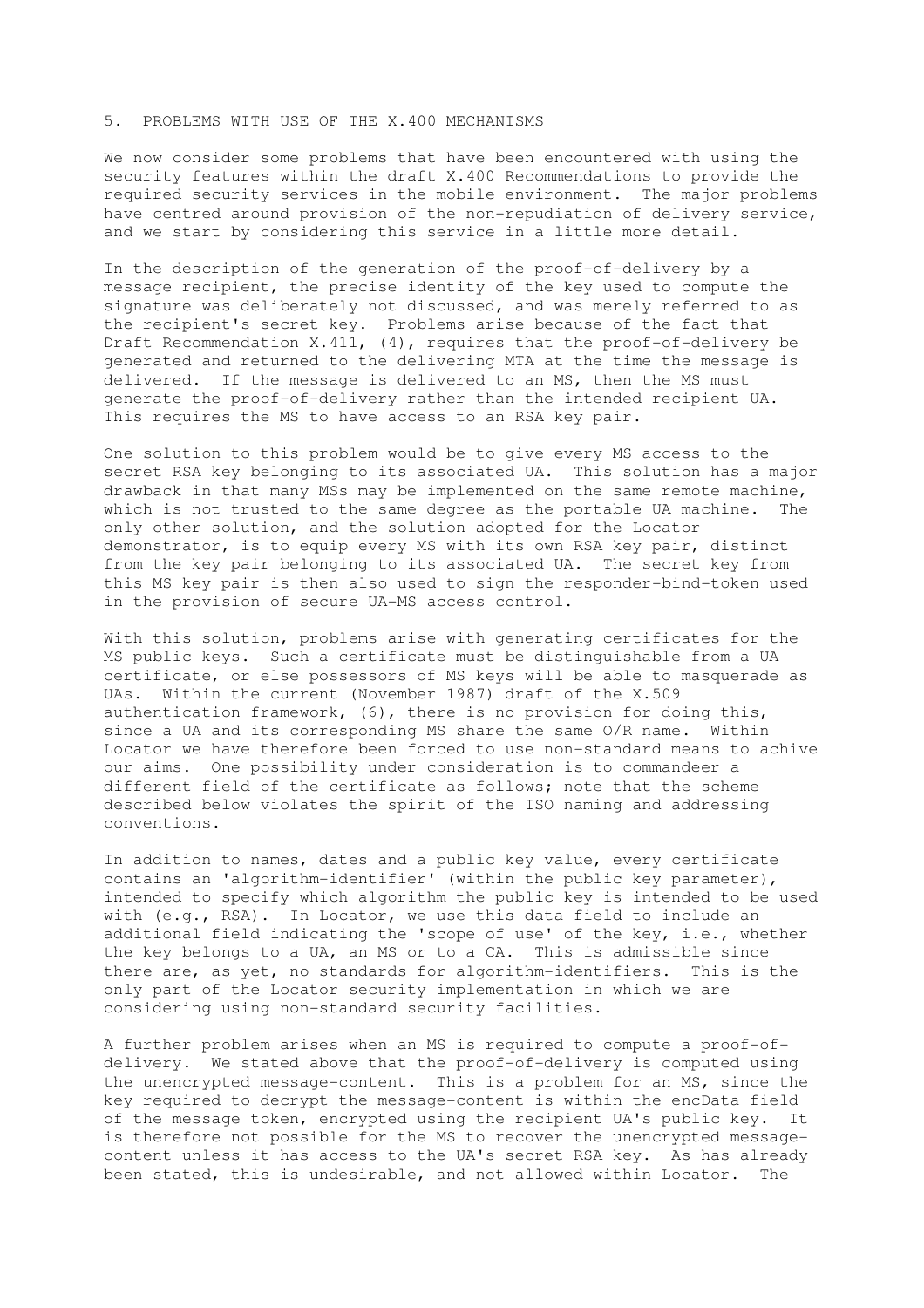'solution' adopted within Locator is to prohibit an MS from providing non-repudiation of delivery if the message content is encrypted. This is clearly unsatisfactory, but there is no obvious way to improve the situation.

In conclusion, we have identified two significant problems with the current versions of the draft X.400 and X.500 Recommendations. Although these problems are not catastrophic, in that it is still possible to build a secure electronic mail service, it is nevertheless of vital importance that they be addressed within the next study period of the CCITT.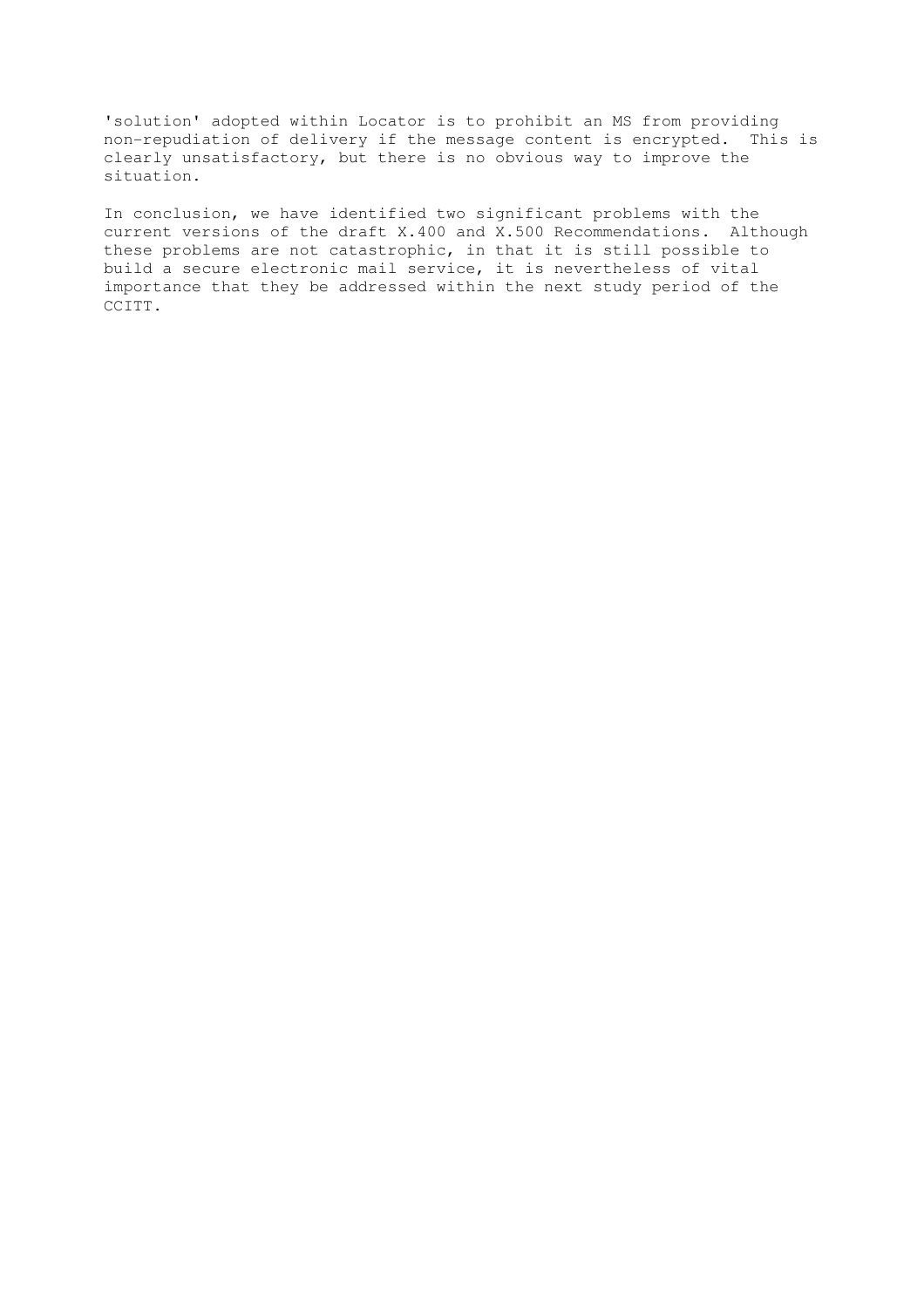# 6. ACKNOWLEDGEMENTS

The work described in this paper was carried out as part of the UK DTI Alvey Programme in the Mobile Information Systems Demonstrator. The authors would like to acknowledge the help and support of their colleagues on the Locator project who have collaborated in the design of the security architecture described in this paper.